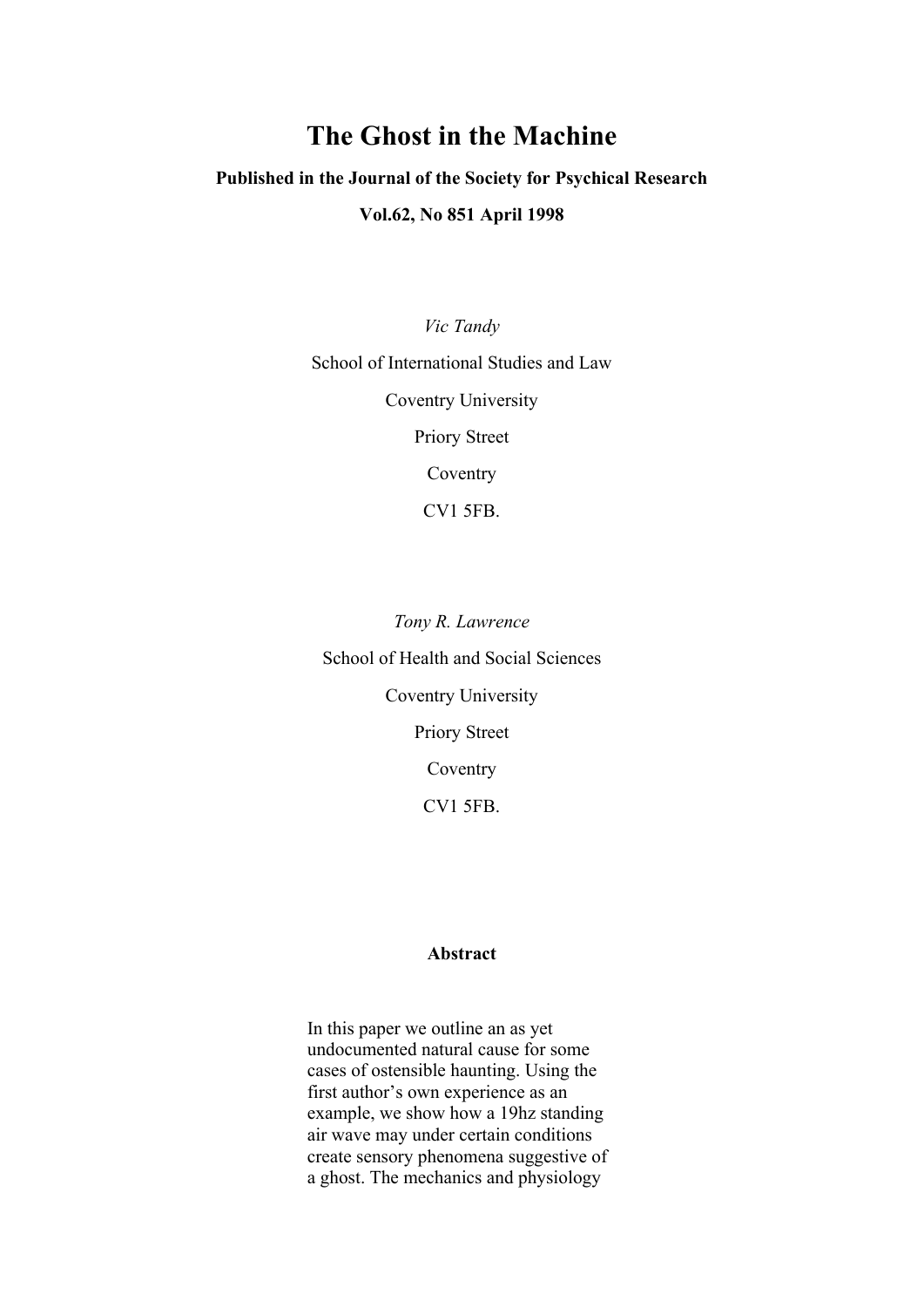of this 'ghost in the machine' effect is outlined. Spontaneous case researchers are encouraged to rule out this potential natural explanation for paranormal experience in future cases of the haunting or poltergeistic type.

## Introduction

When investigating a haunted building it is good practice to attempt to exclude as many possible normal causes for the 'haunting' as possible. The ways in which normal earthly events might conspire to convey an impression that a house is haunted (or even beset by poltergeist behaviour, see Eastham, 1988) are numerous. Thus, all of the following may well be the more mundane cause of an ostensible haunt; water hammer in pipes and radiators (noises), electrical faults (fires, phone calls, video problems), structural faults (draughts, cold spots, damp spots, noises), seismic activity (object movement/destruction, noises), electromagnetic anomalies (hallucinations), and exotic organic phenomena (rats scratching, beetles ticking). The exclusion of these counter-explanations, when potentially relevant, must be the first priority of the spontaneous cases investigator. To this end, we feel the "virtual paranormal experience " reported and explained in this paper might be of interest to the spontaneous case research community.

Though many of the above counter-explanations for ghost-like phenomena may be quite easy to discount in any one case, at least some normal causes of seemingly paranormal phenomena may in fact be quite subtle, and not at all easy to discern for the untrained observer, as we hope to show in this paper.

## The Case of the Ghost in the Machine

The first author's background is as an engineering designer and at the time of the incident he was working for a company that manufactured medical equipment. Three people worked in a laboratory made from two garages back to back and about 10ft wide by 30ft in length. One end was closed off by doors normally kept closed and the other end had a window, the other side of which was a cleaning bay. As an example of creativity with corrugated iron, this structure was home for anyone with a passion for playing with jets of water and foam.

The company's business was in the design of anaesthetic or intensive-care, life support equipment so there was always some piece of equipment wheezing away in a corner. When V.T. heard suggestions that the lab was haunted this was the first thing he thought could be behind it and paid little attention. One morning however none of the equipment was turned on and V.T. arrived just as the cleaner was leaving obviously distressed that she had seen something. As a hard nosed engineer V.T. put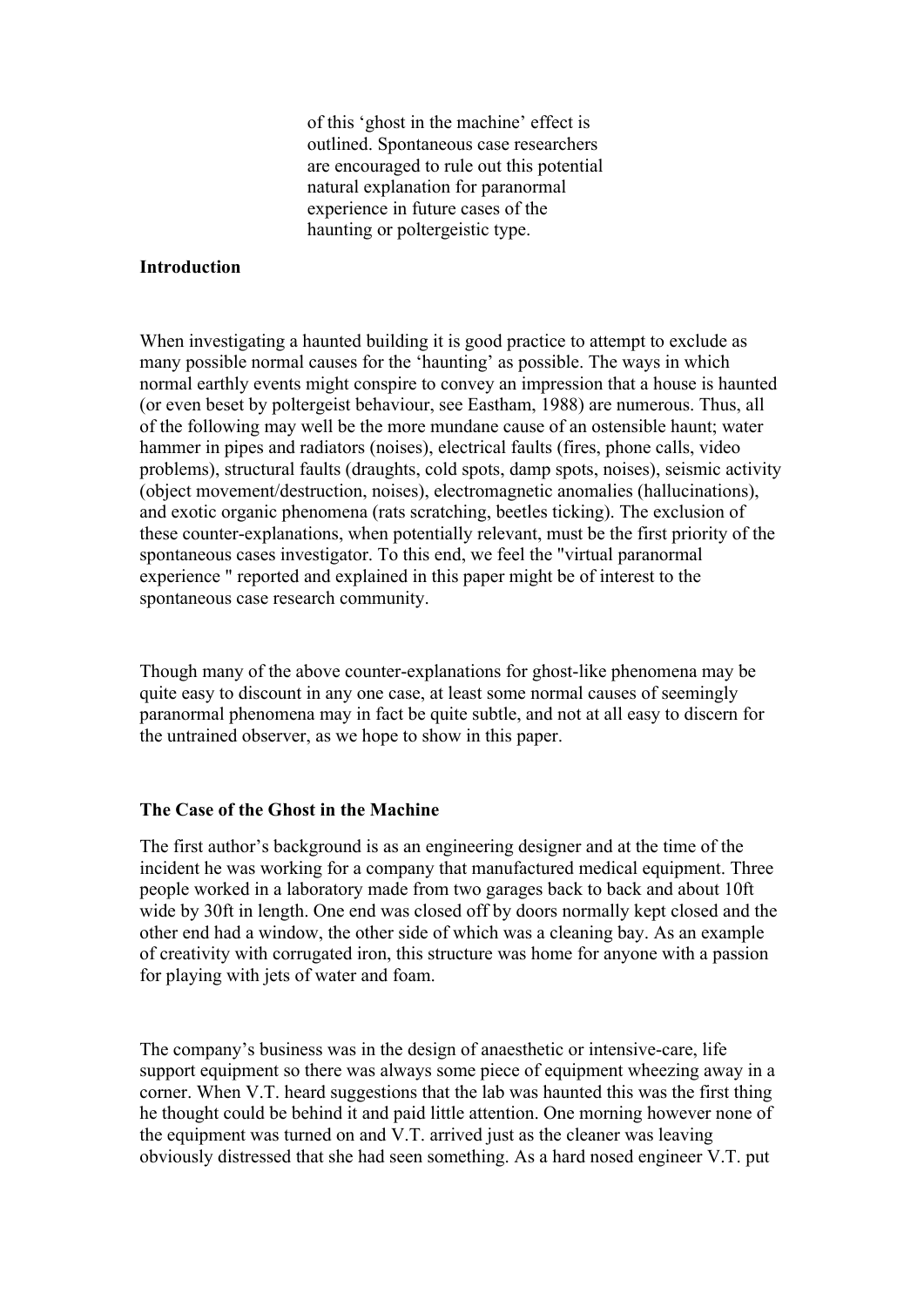it down to the wild cats, wild other furry things, moving pressure hoses (as the pressure fluctuates, flexible hoses sometimes move) or some sort of lighting effect.

As time went on V.T. noticed one or two other odd events. There was a feeling of depression, occasionally a cold shiver, and on one occasion a colleague sitting at the desk turned to say something to V.T. thinking he was by his side. The colleague was surprised when V.T. was found to be at the other end of the room. There was a growing level of discomfort but the workers were all busy and paid it little attention. That is until V.T. was working on his own one night after everyone else had left. As he sat at the desk writing he began to feel increasingly uncomfortable. He was sweating but cold and the feeling of depression was noticeable. The cats were moving around and the groans and creaks from what was now a deserted factory were "spooky", but there was also something else. It was as though something was in the room with V.T. There was no way into the lab without walking past the desk where V.T. was working. He looked around and even checked the gas bottles to be sure there was not a leak into the room. There were oxygen and carbon dioxide bottles and occasionally the staff would work with anaesthetic agents, all of which could cause all sorts of problems if handled inappropriately. All of these checked out fine so V.T. went to get a cup of coffee and returned to the desk. As he was writing he became aware that he was being watched, and a figure slowly emerged to his left. It was indistinct and on the periphery of his vision but it moved as V.T. would expect a person to. The apparition was grey and made no sound. The hair was standing up on V.T.'s neck and there was a distinct chill in the room. As V.T. recalls, "It would not be unreasonable to suggest I was terrified". V.T. was unable to see any detail and finally built up the courage to turn and face the thing. As he turned the apparition faded and disappeared. There was absolutely no evidence to support what he had seen so he decided he must be me cracking up and went home.

The following day V.T. was entering a fencing competition and needed to cut a thread onto the tang of a spare foil blade so that he could attach the handle. He had all the tools necessary but it was so much easier to use the engineer's bench vice in the lab to hold the blade that he went in early to cut the thread. It was only a five minute job so he put the blade in the vice and went in search of a drop of oil to help things along. As he returned, the free end of the blade was frantically vibrating up and down. Combining this with his experience from the previous night he once again felt an immediate twinge of fright. However, vibrating pieces of metal were more familiar to him than apparitions so he decided to experiment. If the foil blade was being vibrated it was receiving energy which must have been varying in intensity at a rate equal to the resonant frequency of the blade. Energy of the type just described is usually referred to as sound. There was a lot of background noise but there could also be low frequency sound or infrasound which V.T. could not hear. As it happens sound behaves fairly predictably in long thin tubes such as organ pipes and ex-garages joined end to end so V.T. started his experiment. He placed the foil blade in a drill vice and slid it along the floor. Interestingly the vibration got bigger until the blade was level with the desk (half way down the room) after the desk it reduced in amplitude, stopping altogether at the far end of the lab.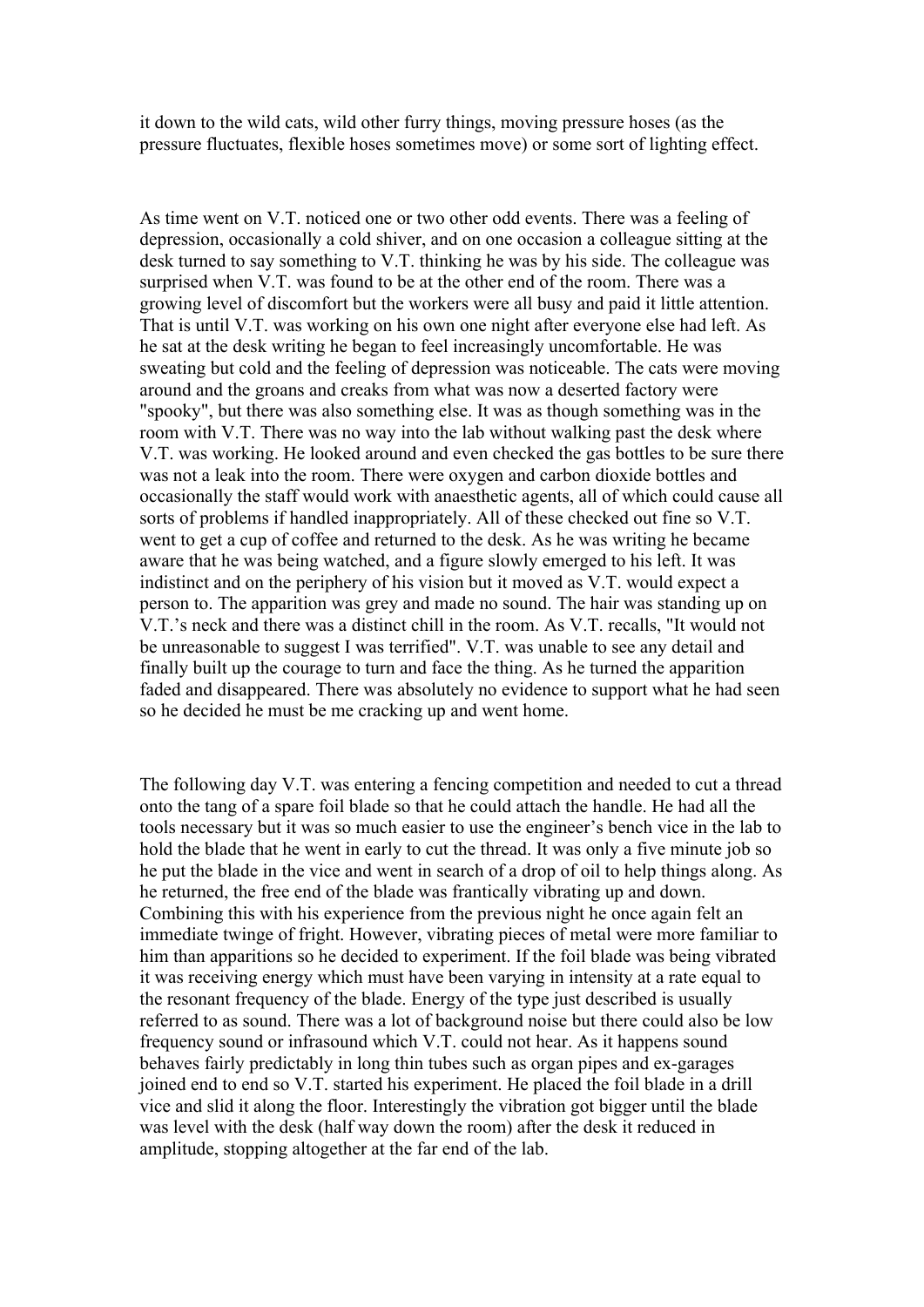*V.T. and his colleagues were sharing their lab with a low frequency standing wave!* The energy in the wave peaked in the centre of the room indicating that there was half a complete cycle. It is important to understand that what we call sound is caused by variation in the pressure of the air around us. It is represented graphically as a wave. If someone were to shout at you the sound wave will travel from them to you transmitted by the air between you both, i.e. it is a *travelling* wave. However the wave sharing our lab was of just the right frequency to be completely reflected back by the walls at each end, so it was not going anywhere, hence it was a *standing* wave. In effect the wave was folded back on itself reinforcing the peak energy in the centre of the room. Once V.T. knew this he calculated the frequency of the standing sound wave as follows;

 $f = v / \lambda$ where  $\lambda = 2 \times l$  $f =$  frequency of sound  $v =$  velocity of sound (1,139 f / s)  $\lambda$  = wavelength ( $l \times 2$  = 60ft)  $l =$  length of room = (30ft)

so we have  $f = 1,139/60 = 18.98$  Hz or Cycles per second

We should not be impressed by the apparent accuracy of the frequency because V.T.'s measurements were 'quick and dirty'. For example, the speed of sound can also vary depending on temperature and pressure so, overall, plus or minus 10% on the above figure would be a reasonable estimate.

There are now two questions. The first is where is the energy coming from? The second is what does an 19 Hz standing wave do to people? The first was answered very quickly when V.T. discussed the problem with the works' foreman who told him that they had installed a new fan in the extraction system for the cleaning room at the end of the lab. We switched off the fan and the standing wave went away. The second question required a bit more research. A book by Tempest (1976) was consulted and a couple of interesting case studies were found.

> *"Noise consultants were asked to examine one of a group of bays in a factory where workers reported feeling uneasy. The bay had an oppressive feel not present in the adjacent areas although the noise level appeared the same. Management workers and consultants were all aware of the unusual atmosphere and on investigation it was found that low frequency sound was present at a slightly higher level than in*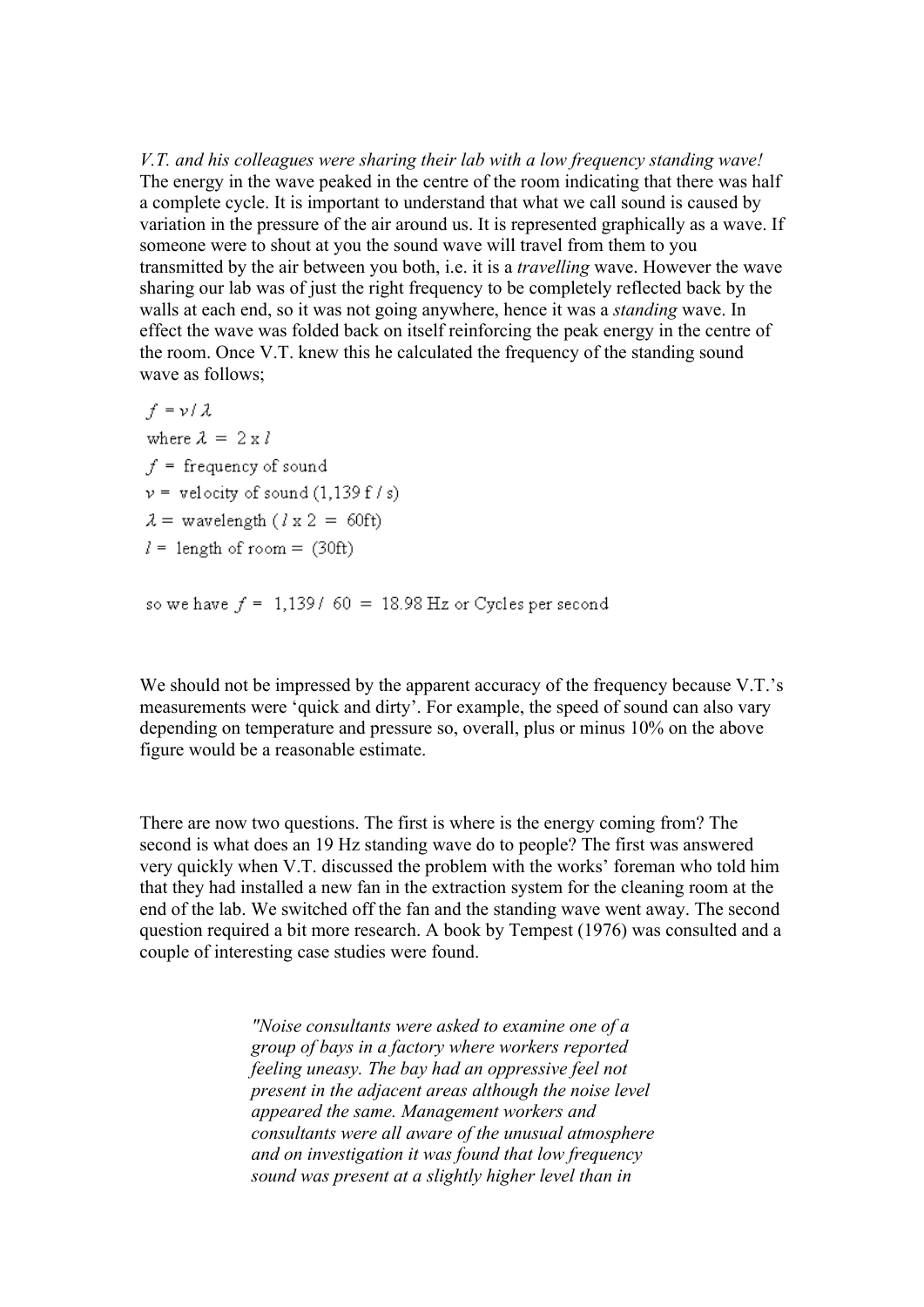*other bays. However the actual frequency of the offending noise was not obvious. The cause of the noise was a fan in the air conditioning system.*

*Workers in a university radiochemistry building experienced the same oppressive feeling together with dizziness when the fan in a fume cupboard was switched on. Conventional sound proofing had reduced the audible sound to the point where there was hardly any difference in the noise with the fan on as off. The situation effected some people so much that they refused to work in the lab. It was concluded that the low frequency component of the sound was responsible."* (p81-82.)

On page 107 the book lists symptoms caused by frequencies in the range 15-20 Hz. V.T. had no idea of the amount of energy (spl) the infrasound had because we had nothing to measure it with. These effects are quoted by Tempest at a spl range of 125- 137.5 dB which would be very damaging to hearing if the frequency were in the audible range. It is a considerable amount of power but is not thought of as unreasonable by those V.T. has talked to considering that the energy was originated by a one metre diameter extractor fan driven by something like a 1 kW electric motor. In any case, the symptoms listed by Temple (1976) for low frequency sound waves are; Severe middle ear pain (not experienced), persistent eye watering, and respiratory difficulties, sensations of fear including excessive perspiration and shivering.

Table IV on page 212 of this book shows frequencies causing disturbance to the eyes and vision to be within the band *12 to 27 Hz*. A more recent book by Kroemer (1994) describes the effects of low frequency vibration as follows;

> "Vibration of the body mostly affects the principal input ports, the eyes, and principal output means, hands and mouth."(p. 287).

> "Exposure to vibration often results in short-lived changes in various physiological parameters such as heart rate...At the onset of vibration exposure, increased muscle tension and initial hyperventilation have been observed." (p. 280).

Tables 5-12 of Kroemer (1994) on p. 288, indicate that the resonant frequencies of body parts are; Head (2-20 Hz causing general discomfort), Eyeballs (1-100Hz mostly above 8 Hz and strongly 20-70Hz effect difficulty in seeing). However, different sources give different resonant frequencies for the eye itself. The resonant frequency is the natural frequency of an object, the one at which it needs the minimum input of energy to vibrate. As you can see from above, any frequency above 8 Hz will have an effect and some sources quote 40Hz. Most interestingly, a NASA technical report mentions a resonant frequency for the eye as *18 Hz* (NASA Technical Report 19770013810). If this were the case then the eyeball would be vibrating which would cause a serious "smearing"of vision. It would not seem unreasonable to see dark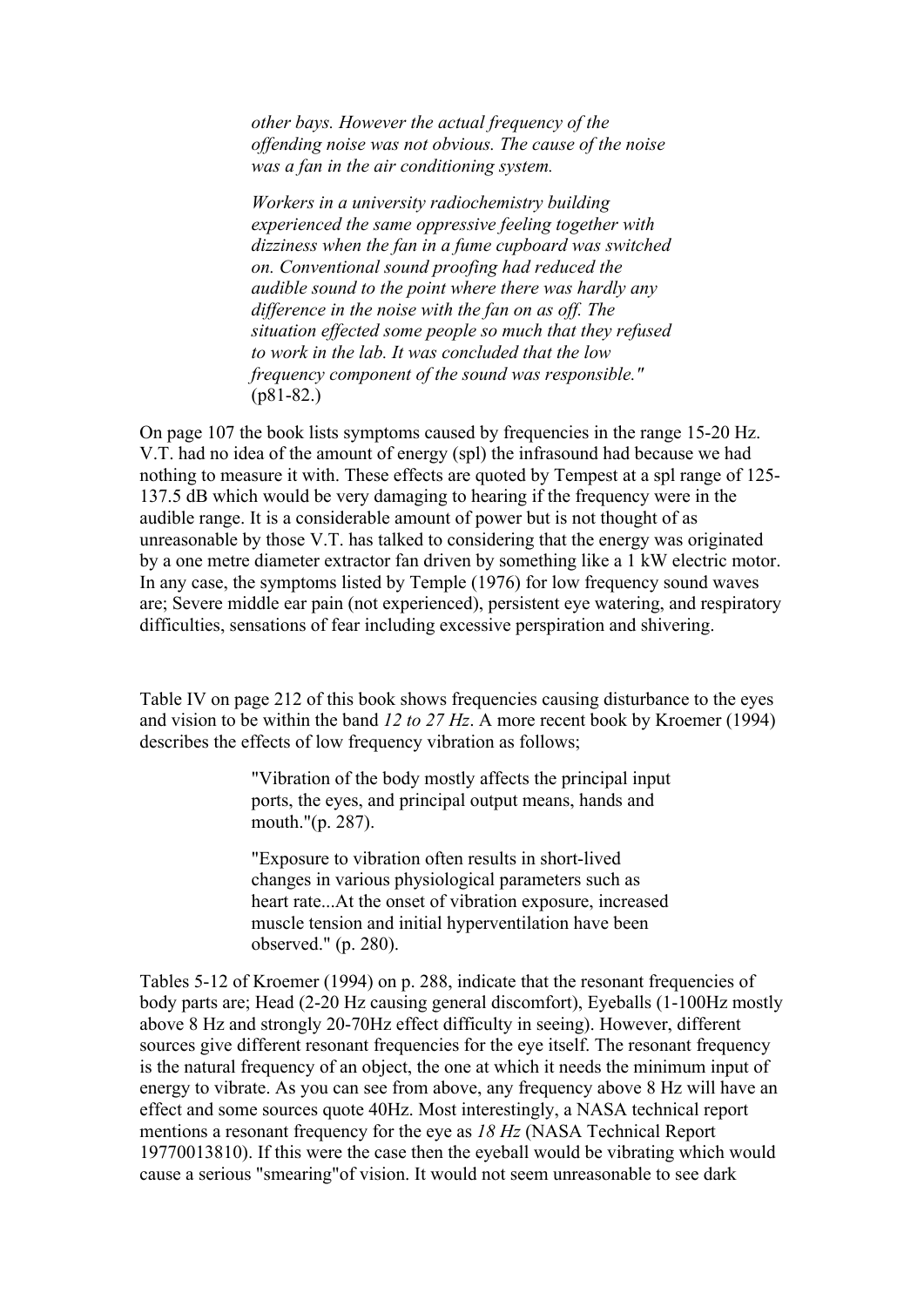shadowy forms caused by something as innocent as the corner of V.T.'s spectacles. V.T. would not normally be aware of this but its size would be much greater if the image was spread over a larger part of his retina.

Another NASA report (NASA Technical Report 19870046176) mentions hyperventilation as a symptom of whole body vibration. Hyperventilation is characterised by quick shallow breathing and reduces the amount of carbon dioxide retained in the lungs. Note that Tempest (1976) also mentions respiratory difficulties caused by frequencies in our range. Hyperventilation can have profound physiological effects. For example, Flenley (1990) describes the symptoms of hyperventilation as "breathlessness usually at rest, often accompanied by light-headedness, muscle cramps, fear of sudden death and a feeling of difficulty in breathing in". Fried (1987) describes a panic attack as "a synergistic interaction between hyperventilation and anxiety." and suggests that as the carbon dioxide is expired physiological changes cause the body to respond by feeling fear. This feeling of fear activates the sympathetic nervous system which increases the respiration rate making the hyperventilation worse. The panic attack will therefore feed itself and increase in intensity. This would seem consistent with V.T.'s experience of fear and panic when the "ghost" appeared. V.T. knows from the experiment with the foil blade that the peak energy, known as an anti-node, was in line with the centre of the desk. As V.T. sat up and turned to look at the object he moved from this zone of peak energy to a zone of slightly lesser energy *and the ghost disappeared*!

#### Exorcising the standing wave ghost

Once the problem was recognised a modification was made to the mounting of the extractor fan and our ghost left with the standing wave. Low frequency sound is not easy to detect without the proper equipment. It was shear luck that the foil blade happened to be the right length and material to react and reveal the presence of the standing wave (although 19Hz might just be heard on its own, it is in fact unlikely to exist alone so other sounds would drown it out). V.T. has since heard of a similar experience to this which happened in a corridor in a building that had a wind tunnel in the basement. The wind tunnel was on at the time of the sighting but V.T. was unable to do any measurements. Long tubes such as corridors are ideal places for standing waves especially if they are closed at both ends. The resonant frequency of one person's body parts would also be different from another so standing wave resonances may affect one individual but not another. Our advice for researchers in the future is to be very wary of ghosts reported to haunt long, windy corridors!

#### References

Eastham, P. (1988). *Ticking off a poltergeist*. Journal of the Society for Psychical Research, 55, 80-83.

Everest, F.A. (1994). *The Master Handbook of Acoustics*, 3rd Ed. TAB Books: Blue Ridge Summit, PA.

Flenley, D. C. (1990). *Respiratory Medicine* (2nd Ed), Bailliere Tindal: London.